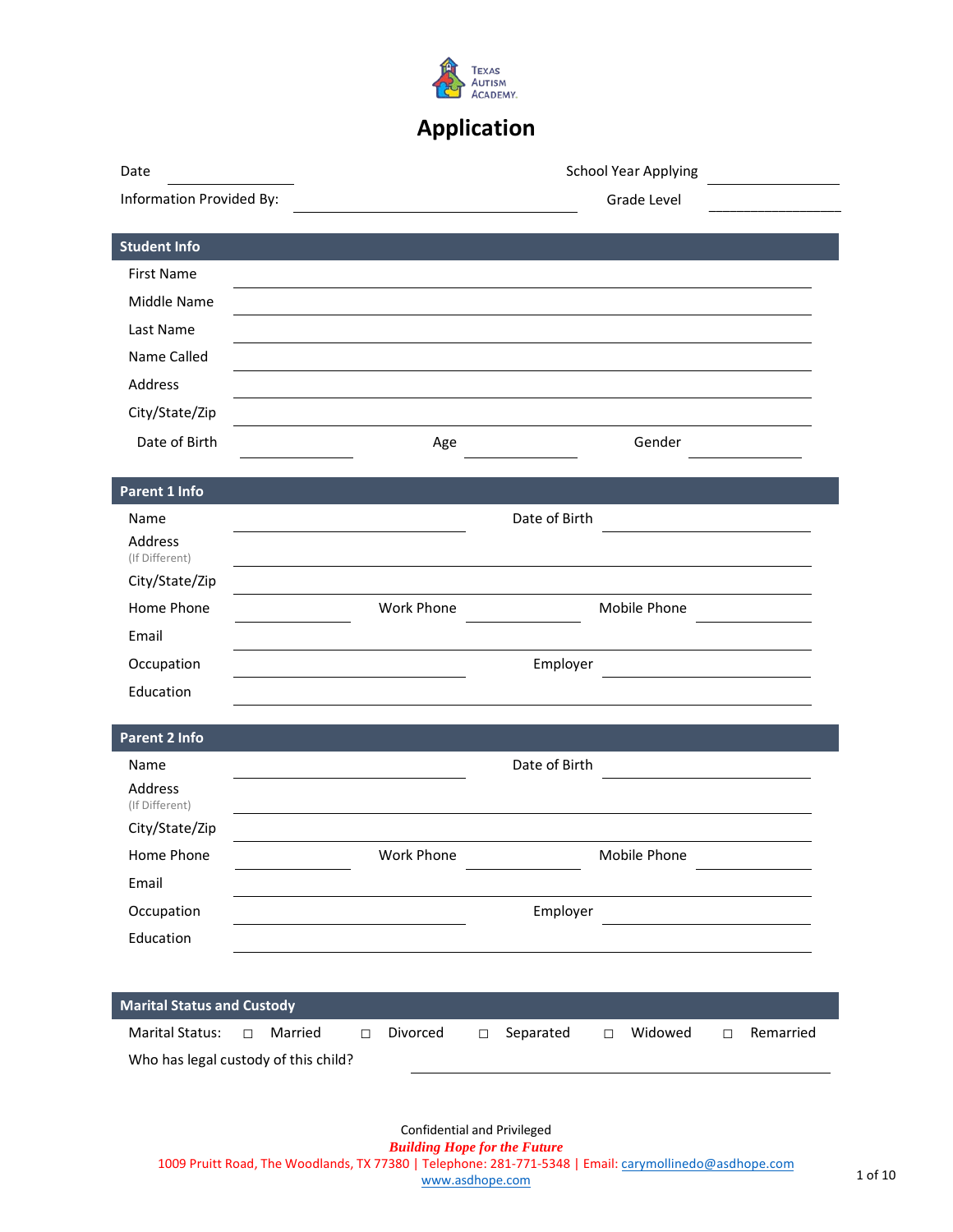

Is this child adopted? At what age? Is he/she aware of this?

Please list the occupants of your child's home:

| <b>Household 1</b>                       |            |                                                        | <b>Household 2</b> |                                     |              |
|------------------------------------------|------------|--------------------------------------------------------|--------------------|-------------------------------------|--------------|
| Name                                     | <u>Age</u> | Relationship                                           | Name               | <b>Age</b>                          | Relationship |
|                                          |            |                                                        |                    |                                     |              |
|                                          |            |                                                        |                    |                                     |              |
|                                          |            |                                                        |                    |                                     |              |
|                                          |            |                                                        |                    |                                     |              |
|                                          |            |                                                        |                    |                                     |              |
|                                          |            | Is any language other than English spoken in the home? |                    | Which?                              |              |
| Does your child understand the language? |            |                                                        |                    | Does your child speak the language? |              |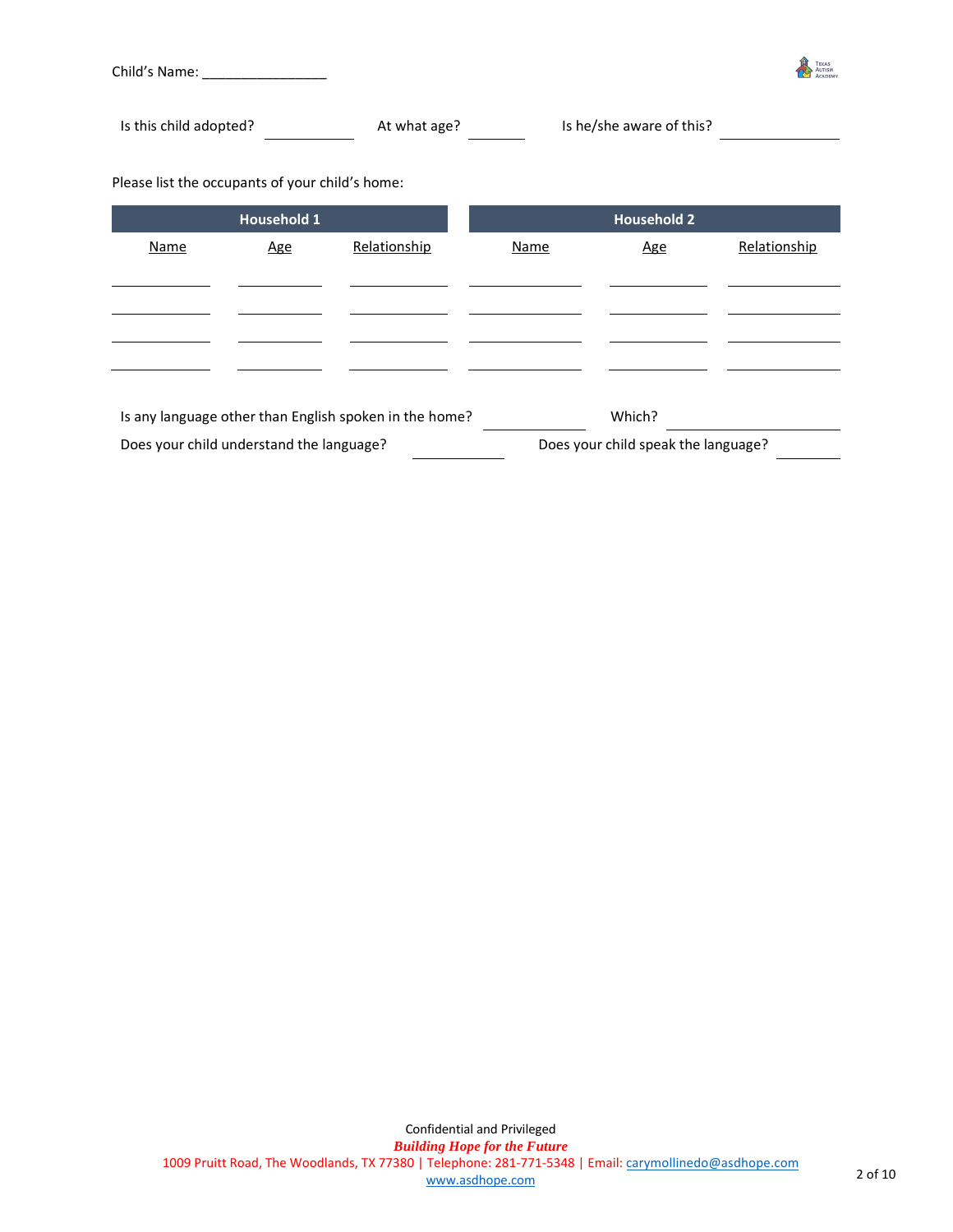

### **Family History:**

Is there a family history of speech, language, or learning difficulties? If yes, please complete the following to briefly describe the difficulty: □ Yes □ No

| $\Box$ Yes |  | $\Box$ No |
|------------|--|-----------|
|            |  |           |

| Biological Father's Family History |  |  |
|------------------------------------|--|--|
|                                    |  |  |

(Include father's history, his brothers and sisters, nieces, and nephews)

| Difficulties in speech and/or<br>language development? |  |
|--------------------------------------------------------|--|
| Medical conditions?                                    |  |
| Difficulties in school?                                |  |

#### Biological Mother's Family History

(Include mother's history, her brothers and sisters, nieces, and nephews)

| Difficulties in speech and/or<br>language development? |  |
|--------------------------------------------------------|--|
| Medical conditions?                                    |  |
| Difficulties in school?                                |  |

#### Sibling's History

| Difficulties in speech and/or<br>language development? |  |
|--------------------------------------------------------|--|
| Medical conditions?                                    |  |
| Difficulties in school?                                |  |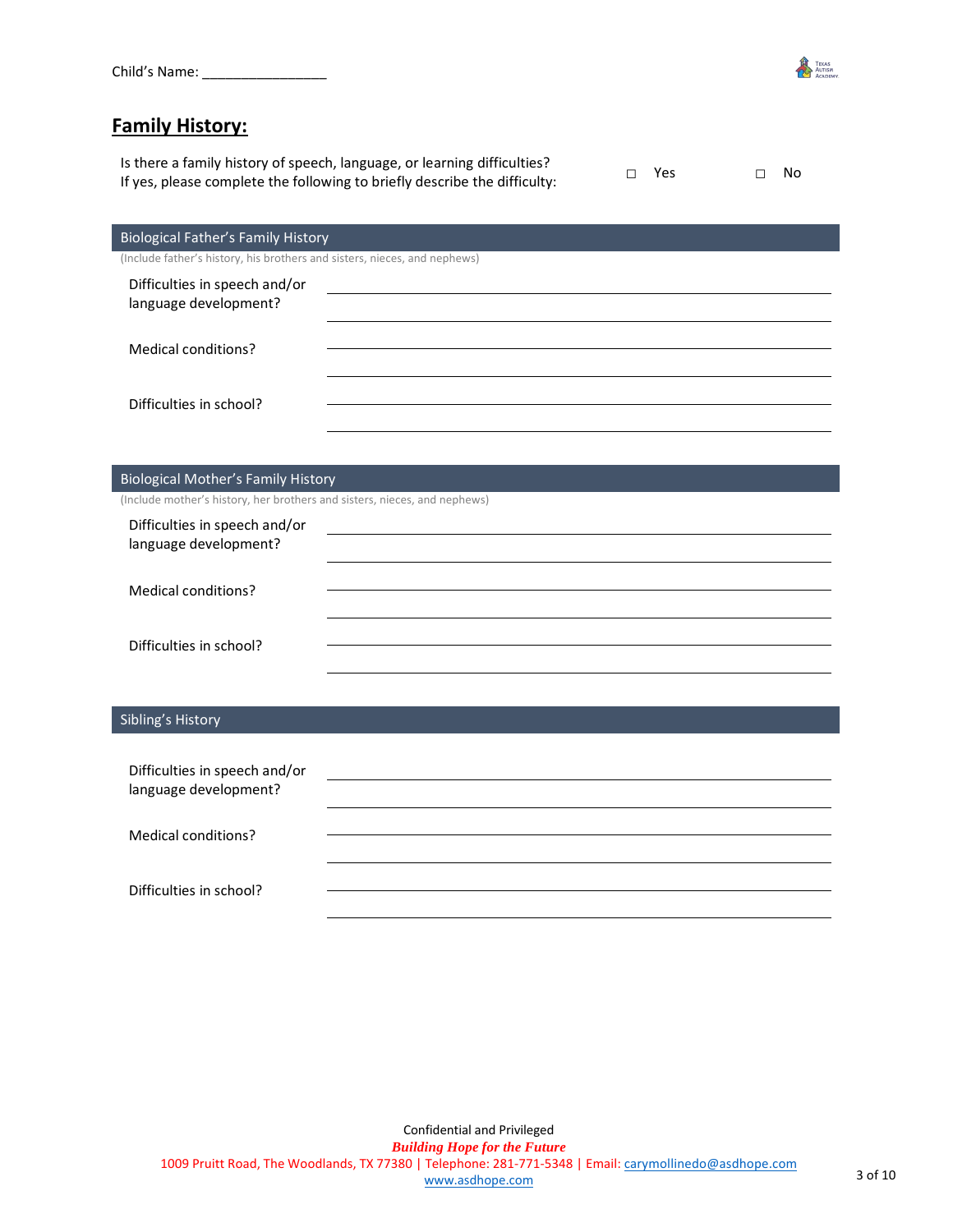

#### Pre- and Post-Natal / Infant:

Which pregnancy was this (include miscarriages, stillborn, children who have died)?

What was your general state of health during the pregnancy?

Were any substances used (medications, tobacco, alcohol, other)? If yes, please list.

Check all that apply to delivery:

- □ Very long labor
- 
- □ Anesthesia □ Very short labor
- □ Inducement □ Use of instruments

| Were there any immediate problems with your baby<br>after delivery (breathing, injury, jaundice)? If so, please<br>describe. |         |               |  |
|------------------------------------------------------------------------------------------------------------------------------|---------|---------------|--|
| Weight:                                                                                                                      | Length: |               |  |
| Was your baby nursed or bottle fed?                                                                                          |         | For how long? |  |
| Any feeding difficulties?                                                                                                    |         | For how long? |  |
| Any sleeping difficulties?                                                                                                   |         | For how long? |  |
| Did you child do any thumb sucking?                                                                                          |         | For how long? |  |
| Did your child use a pacifier?                                                                                               |         | For how long? |  |

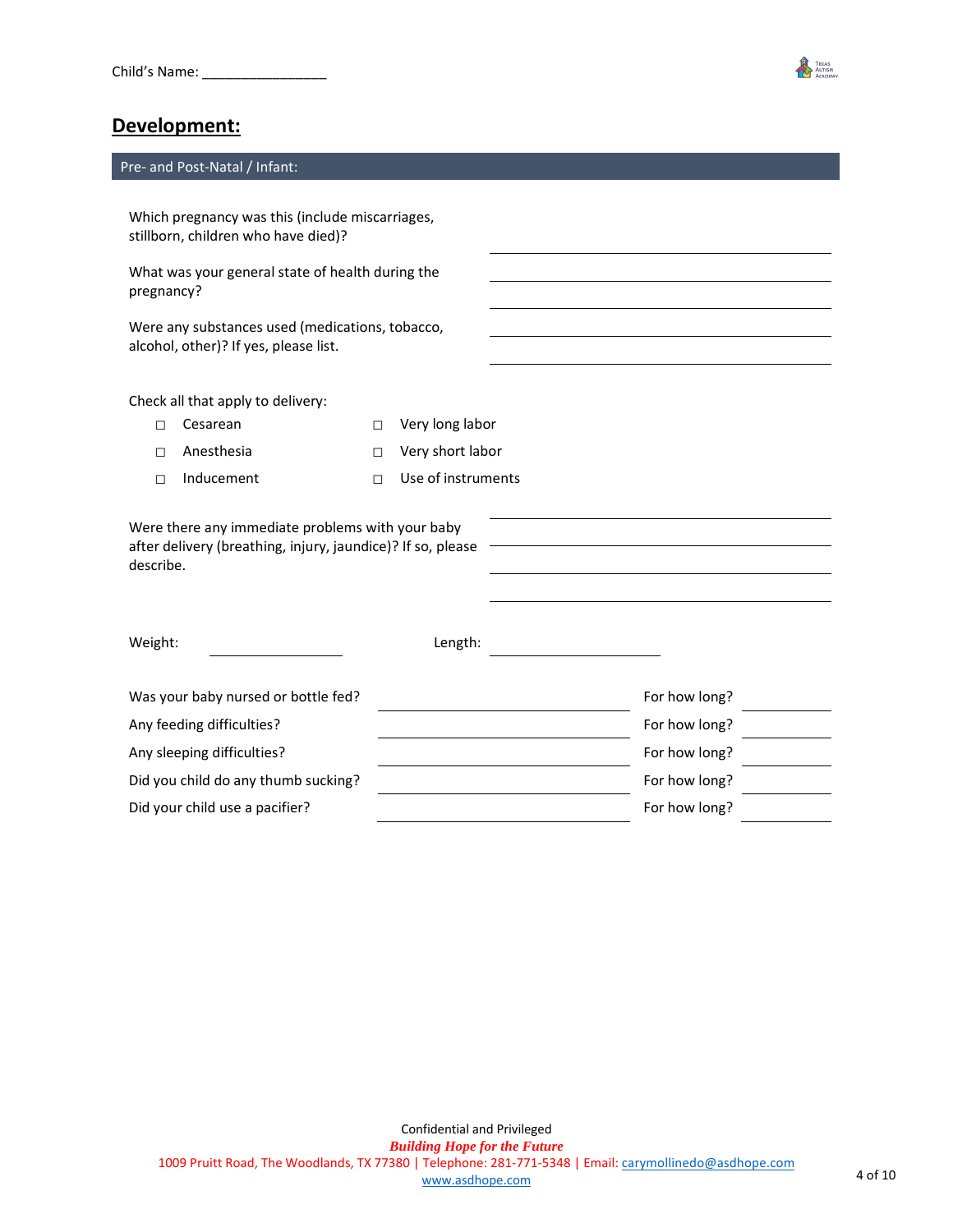

### **Development:** (continued…)

| Early Childhood:                                                                                                                                        |                                                                                        |
|---------------------------------------------------------------------------------------------------------------------------------------------------------|----------------------------------------------------------------------------------------|
| Language / Social Communication Milestones (age of onset):                                                                                              |                                                                                        |
|                                                                                                                                                         |                                                                                        |
| Smiles at another ________                                                                                                                              | Babbling _________ Maintains eye gaze                                                  |
|                                                                                                                                                         | Imitation __________ Two or three word phrases ____________Uses gestures (i.e. points) |
| Uses complete sentences                                                                                                                                 |                                                                                        |
|                                                                                                                                                         |                                                                                        |
| Please describe any areas of concern (articulation,<br>socialization, receptive language, expressive language, -<br>echolalia ('parrots' what is said)) |                                                                                        |
| Gross Motor Milestones (age of mastery, if applicable):                                                                                                 |                                                                                        |
|                                                                                                                                                         |                                                                                        |
|                                                                                                                                                         | Jump with 2 feet                                                                       |
|                                                                                                                                                         |                                                                                        |
|                                                                                                                                                         | Two-wheeler                                                                            |
| Fine Motor Milestones (age of mastery, if applicable):                                                                                                  |                                                                                        |
| Toilet trained:<br>Used writing utensils _____________                                                                                                  | Day Night Night                                                                        |
|                                                                                                                                                         |                                                                                        |
| Is he/she left-handed or right-handed?                                                                                                                  | Does he/she change from hand to hand?                                                  |
| Please describe any areas of concern (i.e. fine or gross<br>motor, balance)                                                                             |                                                                                        |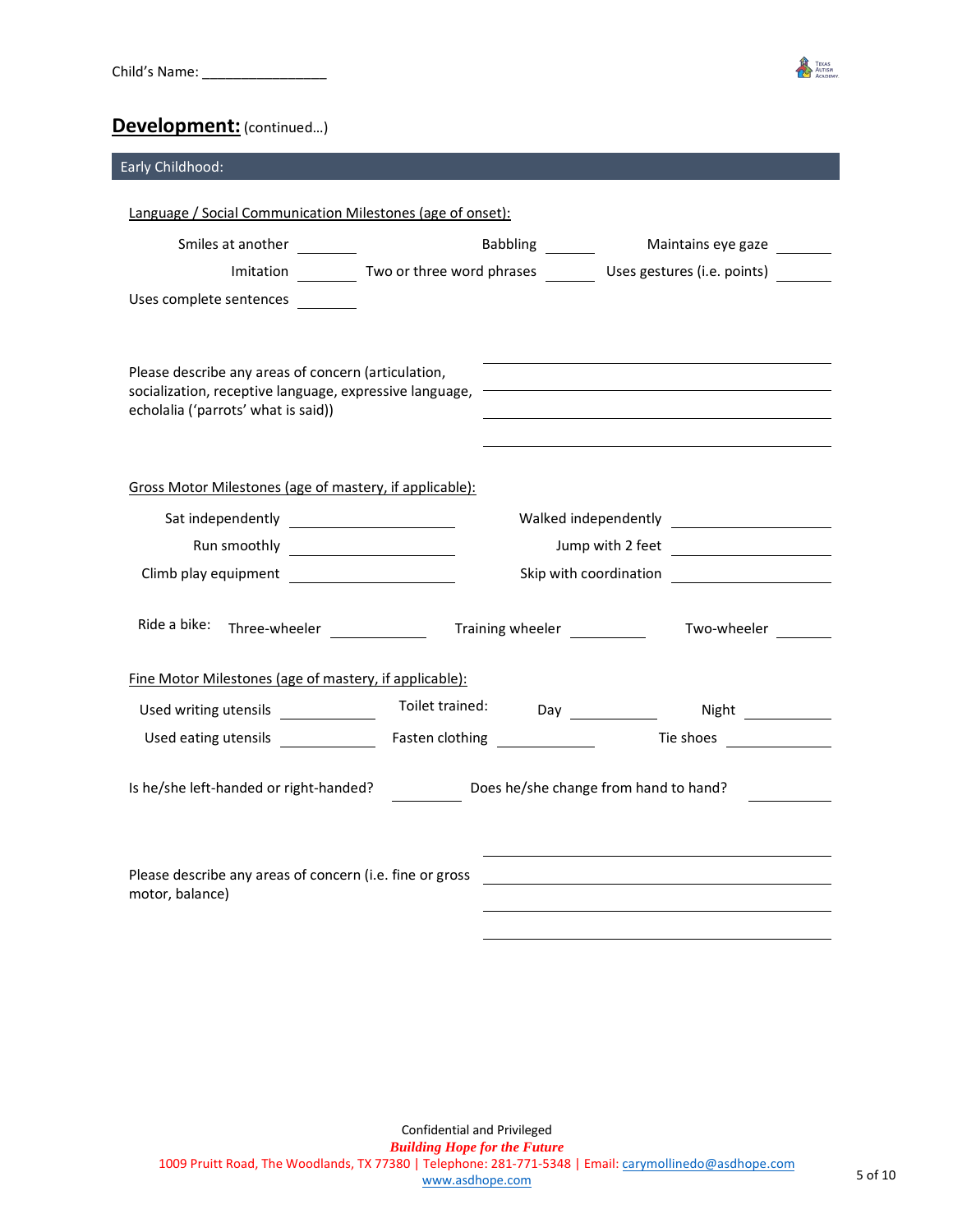

## **Social / Emotional / Behavioral History:**

| Does your child exhibit any distinctive behavioral<br>characteristics? If yes, please describe. |                                                                       |        |                          |  |
|-------------------------------------------------------------------------------------------------|-----------------------------------------------------------------------|--------|--------------------------|--|
|                                                                                                 |                                                                       |        |                          |  |
|                                                                                                 |                                                                       |        |                          |  |
|                                                                                                 | Does your child play well with siblings?                              |        |                          |  |
|                                                                                                 | Does your child prefer to play alone?                                 |        |                          |  |
|                                                                                                 |                                                                       |        |                          |  |
|                                                                                                 | Does your child prefer to play with peers who are: (Please check one) |        |                          |  |
|                                                                                                 | Older<br>Younger<br>$\Box$<br>$\Box$                                  | $\Box$ | Same Age                 |  |
|                                                                                                 |                                                                       |        |                          |  |
|                                                                                                 | Is your child aware of his/her difficulties?                          |        |                          |  |
|                                                                                                 | What are your child's favorite activities?                            |        |                          |  |
|                                                                                                 | What methods of discipline are used?                                  |        |                          |  |
| What are your child's reactions to discipline?                                                  |                                                                       |        |                          |  |
|                                                                                                 | Who is usually responsible for discipline?                            |        |                          |  |
|                                                                                                 |                                                                       |        |                          |  |
|                                                                                                 | Please check all that apply to your child:                            |        |                          |  |
| П                                                                                               | Quiet                                                                 | П      | Happy                    |  |
| $\Box$                                                                                          | Sensitive to change in routine                                        | $\Box$ | Sensitive to loud noises |  |
| П                                                                                               | Daydreams                                                             | П      | Withdrawn                |  |
| П                                                                                               | Irritable                                                             | $\Box$ | Aggressive               |  |
| П                                                                                               | Sensitive to certain clothing / textures                              | П      | Unusual fears            |  |
| □                                                                                               | Dislikes being touched                                                | $\Box$ | Hyperactive              |  |
| П                                                                                               | Resistant to change                                                   | $\Box$ | Affectionate             |  |
| П                                                                                               | Repetitive behaviors (e.g. flapping)                                  | П      | Food aversions           |  |
| П                                                                                               | <b>Head banging</b>                                                   | $\Box$ | Biting / hair pulling    |  |
|                                                                                                 |                                                                       |        |                          |  |

Other: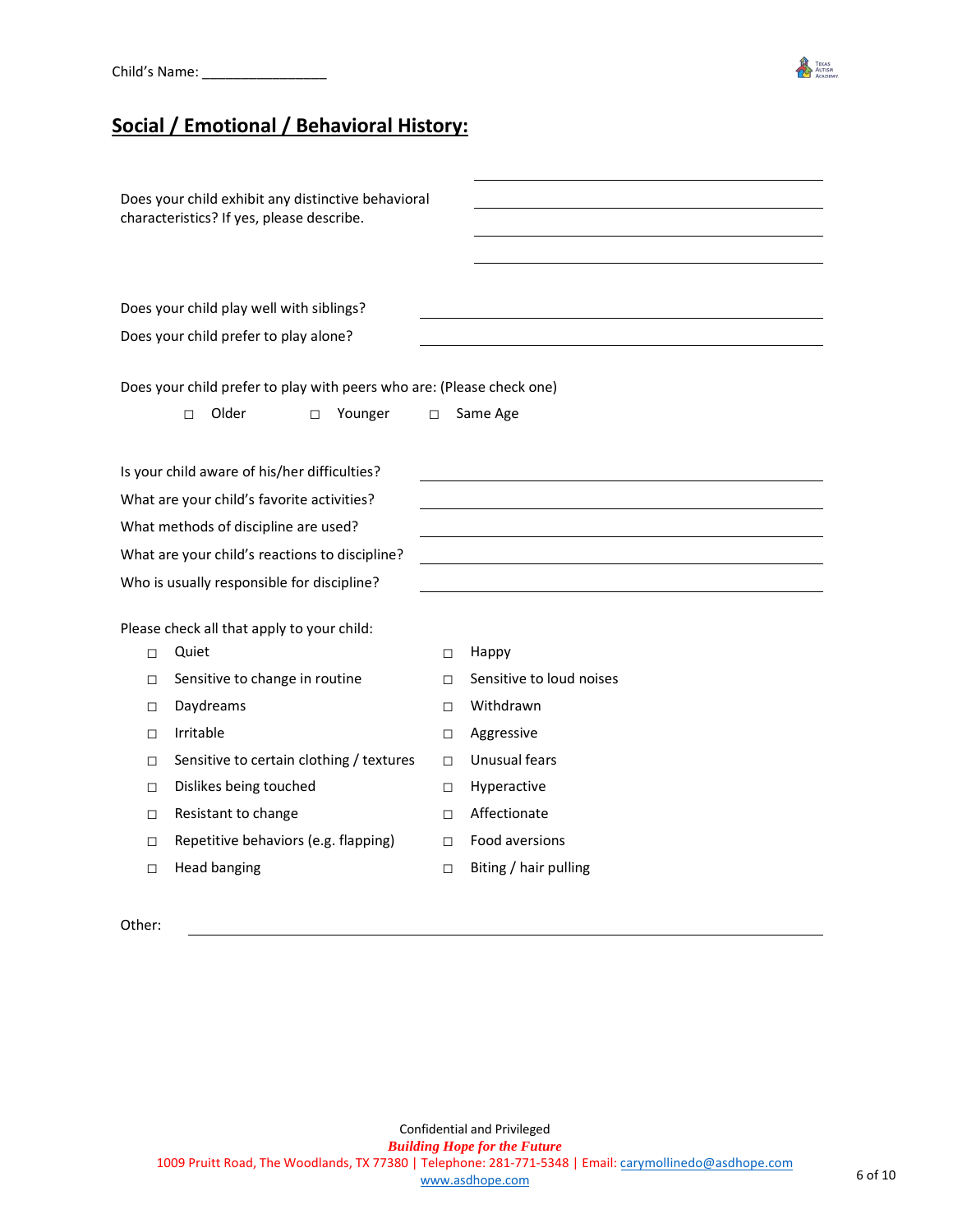

### **Educational History:**

|                                                                                         | Name of current school placement and grade/class? |  |  |  |  |
|-----------------------------------------------------------------------------------------|---------------------------------------------------|--|--|--|--|
| In your child's classroom, what is the number of:                                       | Teachers<br>Students                              |  |  |  |  |
| Does your child prefer to play with peers who are: (Please check one)                   |                                                   |  |  |  |  |
| Older<br>Younger<br>П<br>$\Box$<br>□                                                    | Same Age                                          |  |  |  |  |
| Has he/she repeated any grades? If so, which?                                           |                                                   |  |  |  |  |
| With what area(s) has your child had particular difficulty?                             |                                                   |  |  |  |  |
|                                                                                         |                                                   |  |  |  |  |
| With what area(s) does your child excel?                                                |                                                   |  |  |  |  |
| Has your child had special help through the school? If so, describe.                    |                                                   |  |  |  |  |
|                                                                                         |                                                   |  |  |  |  |
| How does he/she feel about school?                                                      |                                                   |  |  |  |  |
| Do you think your child's teacher likes him/her?                                        |                                                   |  |  |  |  |
| Does the teacher describe your child with any of the following comments (please check): |                                                   |  |  |  |  |
| Cannot follow directions<br>$\Box$<br>$\Box$                                            | Learns best using multi-sensory approach          |  |  |  |  |
| Seems to be daydreaming<br>П<br>□                                                       | Learns best through auditory approach             |  |  |  |  |
| Cannot sit still<br>$\Box$<br>П                                                         | Learns best visually                              |  |  |  |  |
| Picks on other children<br>$\Box$<br>П                                                  | Has a difficult time expressing his/her thoughts  |  |  |  |  |
| Is aggressive<br>$\Box$<br>$\Box$                                                       | Doesn't seem to comprehend what's said            |  |  |  |  |
| Is sneaky<br>П<br>$\Box$                                                                | Cannot complete tasks                             |  |  |  |  |
| Other:                                                                                  |                                                   |  |  |  |  |

#### Other Schools Attended:

Please list all schools (including preschools) your child has attended, including dates and reasons for withdrawal.

| Name of School | Grades | Dates Attended | Reason for Withdrawal |
|----------------|--------|----------------|-----------------------|
|                |        |                |                       |
|                |        |                |                       |
|                |        |                |                       |
|                |        |                |                       |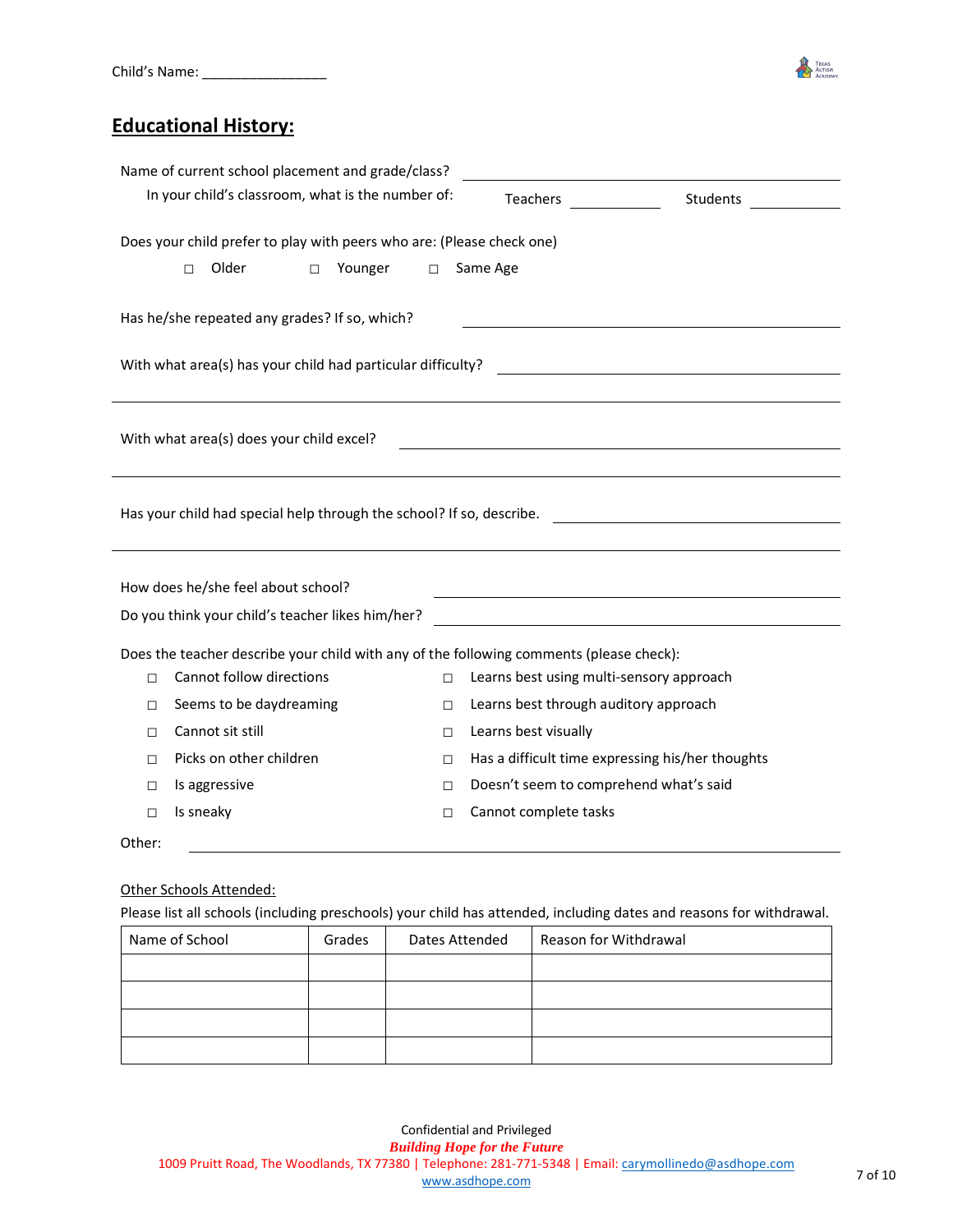

#### **Medical History:**

Child's Physician Telephone #

Does your child have any allergies? If yes, what types?

Please list any illnesses/injuries your child has had that led to hospitalization or extensive care (e.g. prolonged fever, concussions, broken bones, seizures, surgeries, etc.):

Does your child have any long-term medical conditions for which he/she is now being or has been treated?

Does your child take any medications regularly? If so, what medication and for what condition?

Has your child had *frequent* colds or ear problems? If yes, please list about how many and the treatment provided. (Were P.E. tubes inserted? When?)

Has your child had a vision test? If so, where and when? What were the results?

Has your child has a hearing test? If so, where and when? What were the results?

Has your child had a neurological examination? If so, where and when? What were the results?

Has your child had a psychological examination? If so, where and when? What were the results?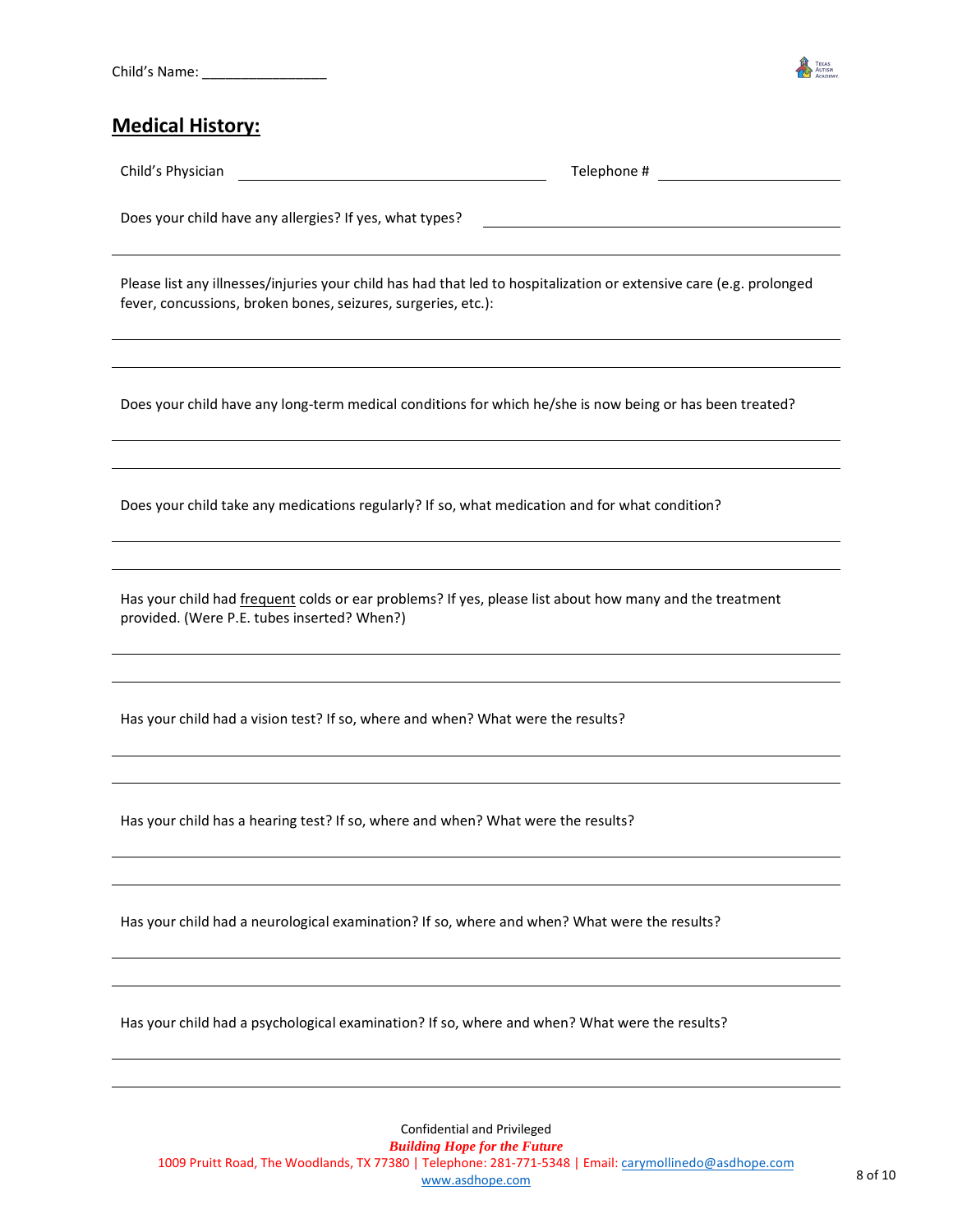

#### **Medical History:** (continued…)

Has your child had a recent medical examination? If so, where and when? What were the results?

#### Other Professionals:

List other professionals (speech/language pathologists, psychologists, psychiatrists, neurologists, tutors, educational diagnosticians, etc.) your child has seen in the past or is currently seeing:

| Name | . .<br>Telephone<br>Number | Dates Under<br>Care | <b>Current Appointment</b><br>Days & Times | Reason for Seeing |
|------|----------------------------|---------------------|--------------------------------------------|-------------------|
|      |                            |                     |                                            |                   |
|      |                            |                     |                                            |                   |
|      |                            |                     |                                            |                   |
|      |                            |                     |                                            |                   |
|      |                            |                     |                                            |                   |
|      |                            |                     |                                            |                   |
|      |                            |                     |                                            |                   |
|      |                            |                     |                                            |                   |

Please use this area for any additional comments or concerns: